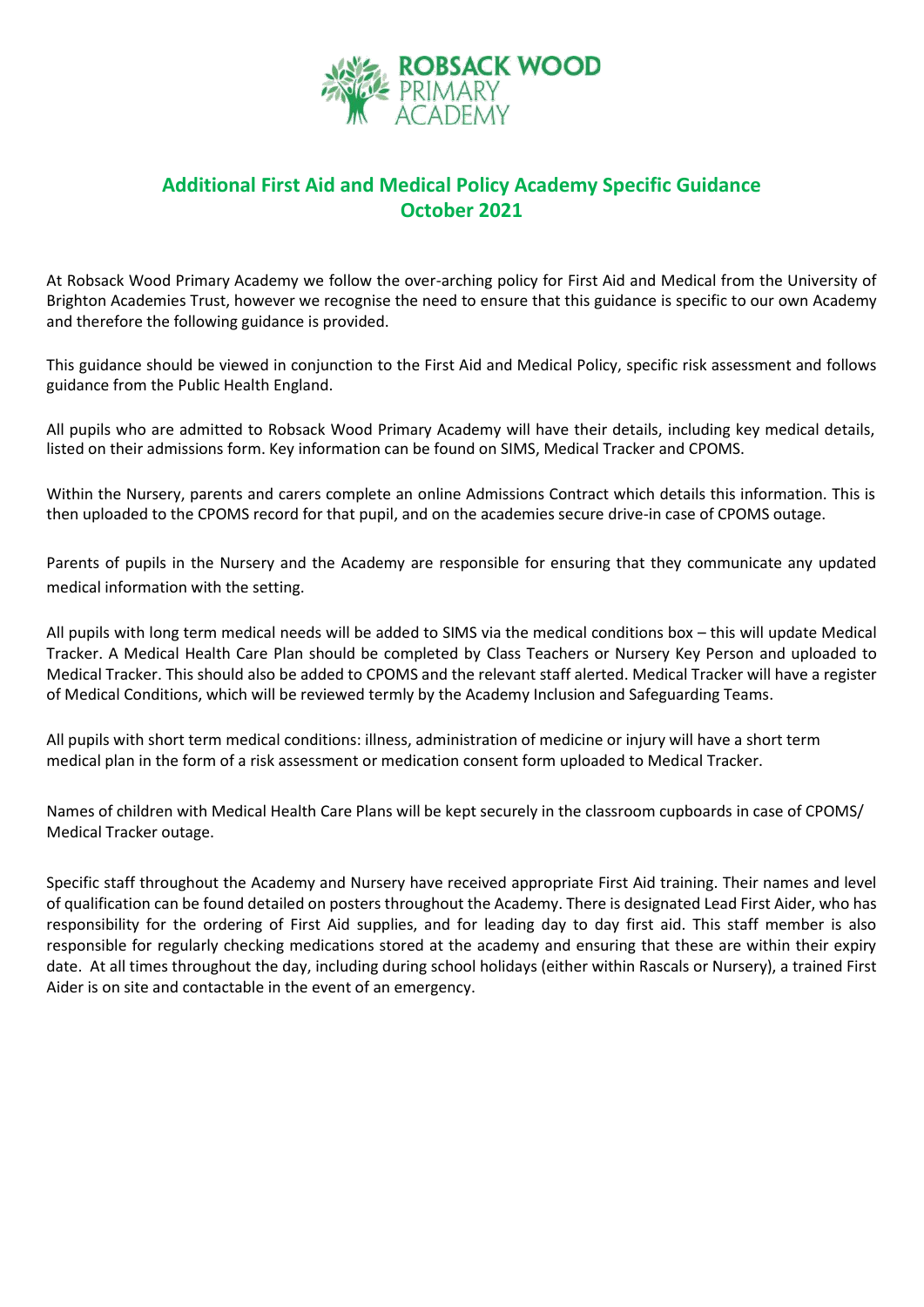## **Administering Medications**

All medications will be administered in accordance with the following principles in order to reduce the likelihood of an error:

- **right people** two staff members are needed for every administration of medication. One staff member will administer the medication, according the principals and procedures below. One staff member will act as checker, ensure that the staff member administering the medication has correctly followed the principals and procedures;
- **right pupil** the pupil to whom the medication has been prescribed;
- **right dose** the correct dosage should be given- determined by clear instructions from the prescribing doctor;
- **right medication** the medication must be checked to ensure it corresponds with the medication prescribed;
- **right time** the medication must be administered at the correct time determined by clear instructions from the prescribing doctor;
- **right documentation**  the correct documentation needs to be in place before any medication can be administered. This means that clear instructions have been given by the prescribing doctor and a Parental Consent form has been completed. Once the medication has been administered, this needs to be recorded correctly to confirm they have followed the principals and procedures outlined in this policy. All relevant information must be recorded on the academy electronic recording system.
- **right response** should an error occur, the processes in this policy should be followed (see below).

Epi pens prescribed to individual pupils are kept within a secure cupboard in the First Aid area, within the staff block. A child should have 2 epi pens in the academy where possible. One will be kept in the red first aid bag in the classroom and the bag will follow the child when they are out of the classroom (playtime, outdoor learning etc).

For any medication to be administered, whether in the Academy or the Nursery, a medical form must be completed and scanned onto CPOMS. Along with this, a photograph must be taken, on an academy device, of the prescribed medicine label, showing the name of the medication, date, dosage and pupil name. The photograph should then be uploaded to CPOMS along with the medicine form.

All medications brought into the Academy or Nursery must be clearly labelled and the medical form must detail the precise dosage to be given. We are unable to accept or agree to administer medications where there is not clear evidence that it should be. Only prescribed medication will be given to a pupil, where the doctor's instructions are present on the packaging.

We would ask parents and carers to administer medicine that is prescribed to be taken three times per day, to administer this themselves at home at the end of the school day. Where medication is prescribed to be taken a minimum of four times per day, this would be given by us during the day. This needs to be clearly evidenced by the doctor's instruction. If a prescription states at 4hr intervals, after food, it will be presumed that this medication is administered three times per day, and the academy will not administer this medication.

Medication will be kept, within the main Academy, in the locked cabinet within the staff block or within the labelled box in the fridge. The child's name should be written on the white board in the staff block next to the corresponding medication box number with a date. Within the Nursery, medication will be kept within the locked cabinet by the kitchen door or within the labelled box in the fridge.

For every instance of administration of medication, there will need to be two members of staff present – one to administer the medication, and one to check that the correct dosage of the correct medication is given to the correct pupil at the correct time in accordance with the prescribing doctor's instructions.

All medication given will be recorded on Medical Tracker and the staff member administering and the staff member checking will be added to the record.

When a course of medication is completed, as indicated on the medicine consent form completed by parent, the parent will be contacted and asked to collect the medicine. This will then be documented on Medical Tracker as a follow up comment.

Prescribed inhalers for asthma will be kept in the class teacher's cupboard. When the pupil requires the inhaler, the class teacher or First Aider will then be responsible (following training) to ensure the correct administration. This will be recorded on Medical Tracker.